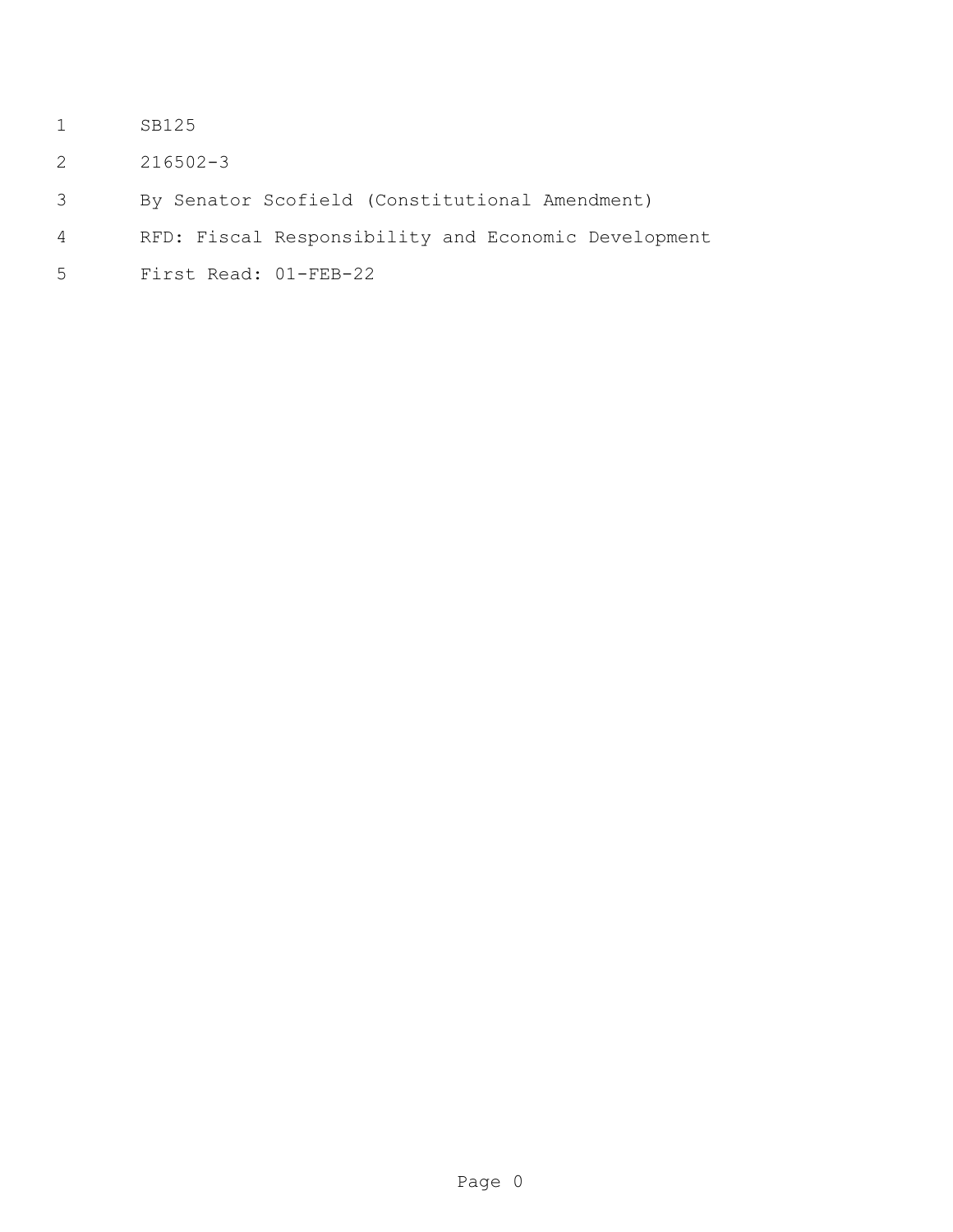| $\mathbf 1$    | SB125                                                          |
|----------------|----------------------------------------------------------------|
| 2              |                                                                |
| 3              |                                                                |
| 4              | ENGROSSED                                                      |
| 5              |                                                                |
| 6              |                                                                |
| 7              | A BILL                                                         |
| $8\,$          | TO BE ENTITLED                                                 |
| $\overline{9}$ | AN ACT                                                         |
| 10             |                                                                |
| 11             | Proposing an amendment to the Constitution of                  |
| 12             | Alabama of 1901; to authorize the state, a county, or a        |
| 13             | municipality to grant certain monies to public or private      |
| 14             | entities for broadband infrastructure.                         |
| 15             | BE IT ENACTED BY THE LEGISLATURE OF ALABAMA:                   |
| 16             | Section 1. The following amendment to the                      |
| 17             | Constitution of Alabama of 1901 is proposed and shall become   |
| 18             | valid as a part thereof when approved by a majority of the     |
| 19             | qualified electors voting thereon and in accordance with       |
| 20             | Sections 284, 285, and 287 of the Constitution of Alabama of   |
| 21             | 1901, as amended:                                              |
| 22             | PROPOSED AMENDMENT                                             |
| 23             | The state, a county, or a municipality is authorized           |
| 24             | to grant federal award funds or any other source of funding    |
| 25             | designated for broadband infrastructure by state law to any    |
| 26             | public or private entity for the purpose of providing or       |
| 27             | expanding broadband infrastructure. The granting of funds by a |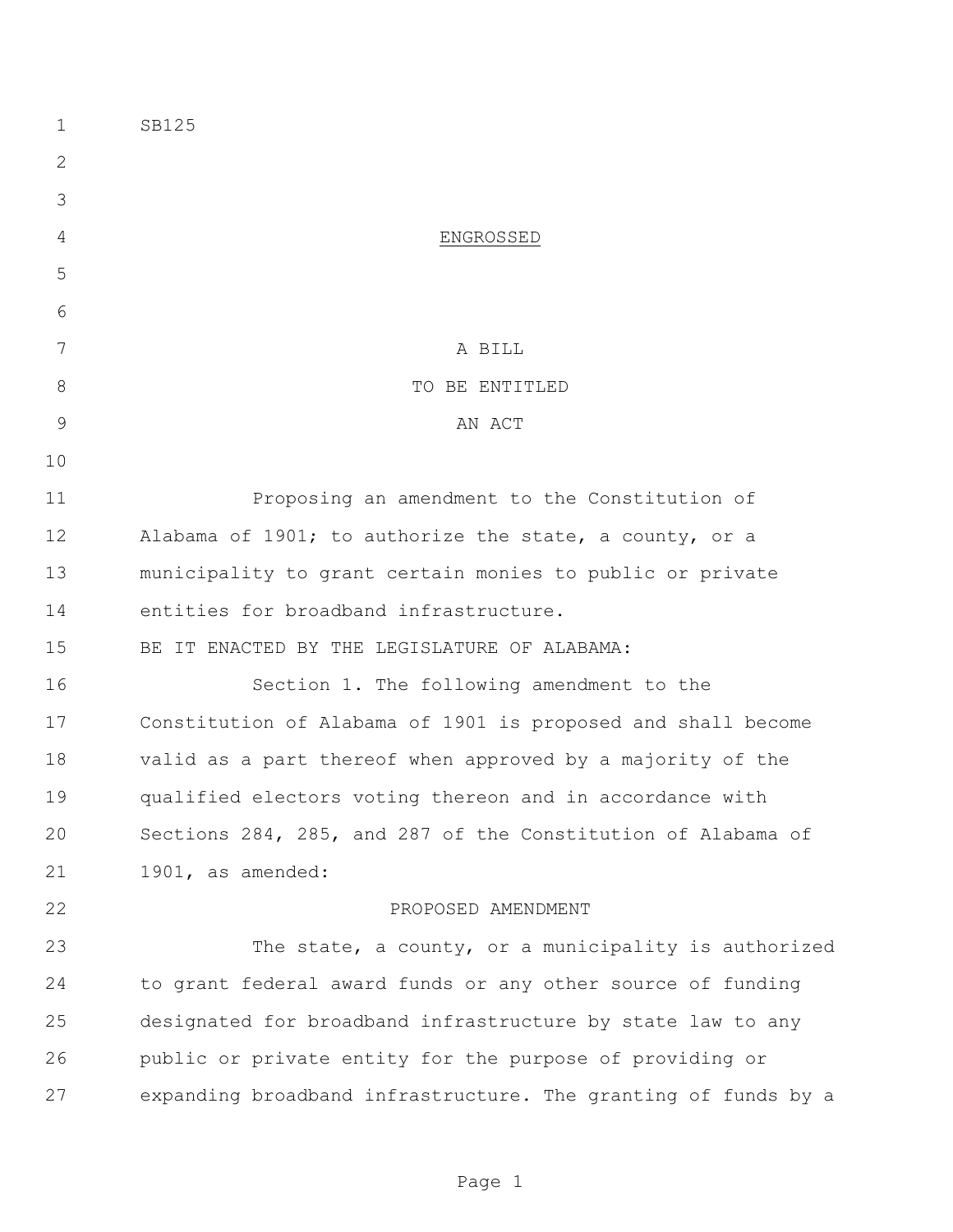county or a municipality to a private entity pursuant to this section must be approved at a public meeting held by the appropriate county or municipality.

 Upon ratification of this constitutional amendment and contingent upon the ratification of the Constitution of Alabama of 2022, the Code Commissioner shall number and place this amendment as appropriate in the constitution based upon a logical sequence and the particular subject or topic of the amendment. In this amendment, the Code Commissioner may change capitalization, spelling, and punctuation for the purpose of style and uniformity; correct manifest grammatical, clerical, and typographical errors; and correct incorrect cross-references. When publishing the Constitution of Alabama of 2022, as amended, the Code Commissioner may omit this instructional paragraph.

 Section 2. An election upon the proposed amendment shall be held in accordance with Sections 284 and 285 of the Constitution of Alabama of 1901, now appearing as Sections 284 and 285 of the Official Recompilation of the Constitution of Alabama of 1901, as amended, and the election laws of this state.

 Section 3. The appropriate election official shall assign a ballot number for the proposed constitutional amendment on the election ballot and shall set forth the following description of the substance or subject matter of the proposed constitutional amendment: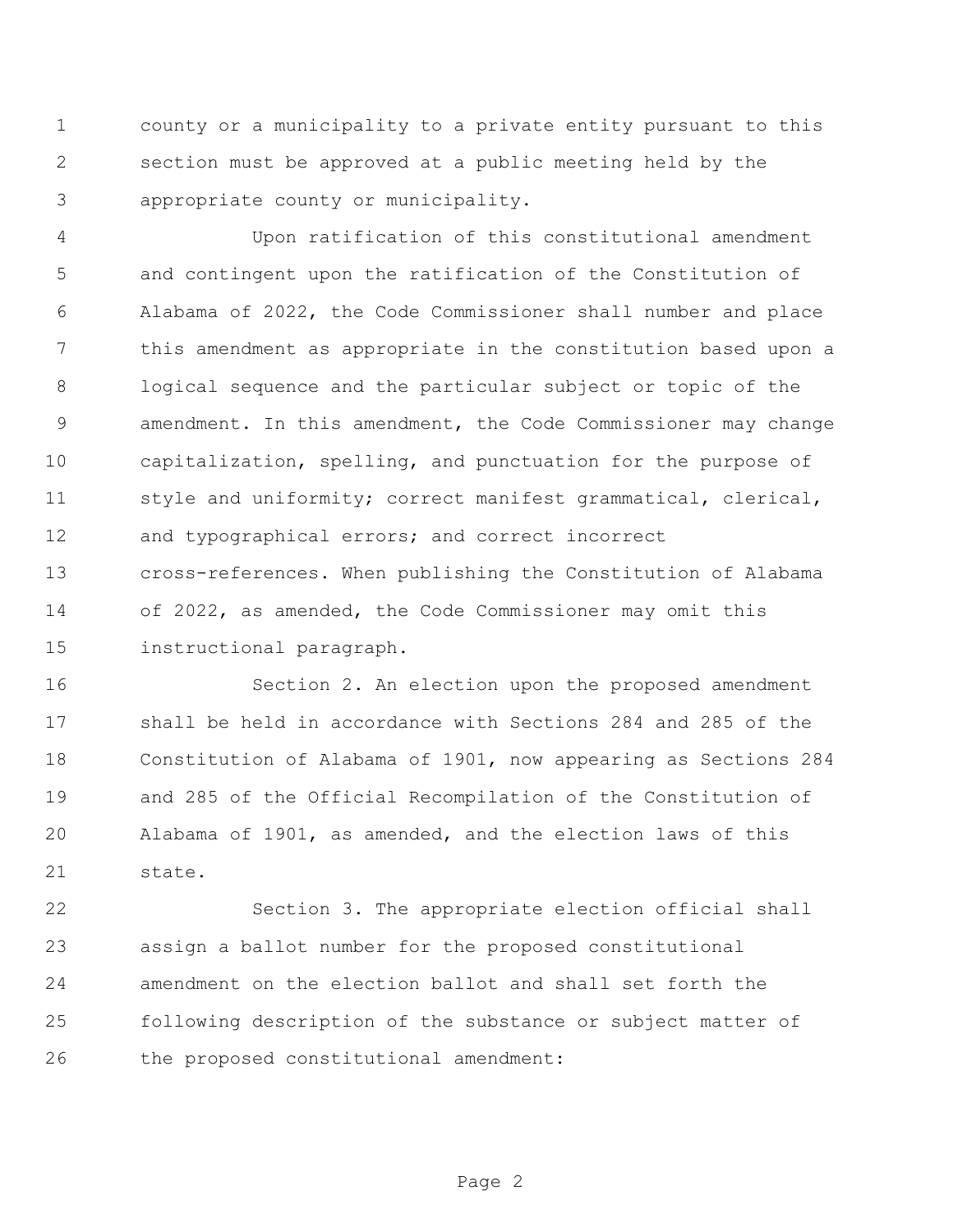"Proposing an amendment to the Constitution of Alabama of 1901, to authorize the state, a county, or a municipality to grant federal award funds or any other source of funding designated for broadband infrastructure by state law to public or private entities for providing or expanding broadband infrastructure.

7 The Proposed by Act \_\_\_\_\_\_\_. "

 This description shall be followed by the following language:

"Yes ( ) No ( )."

Page 3